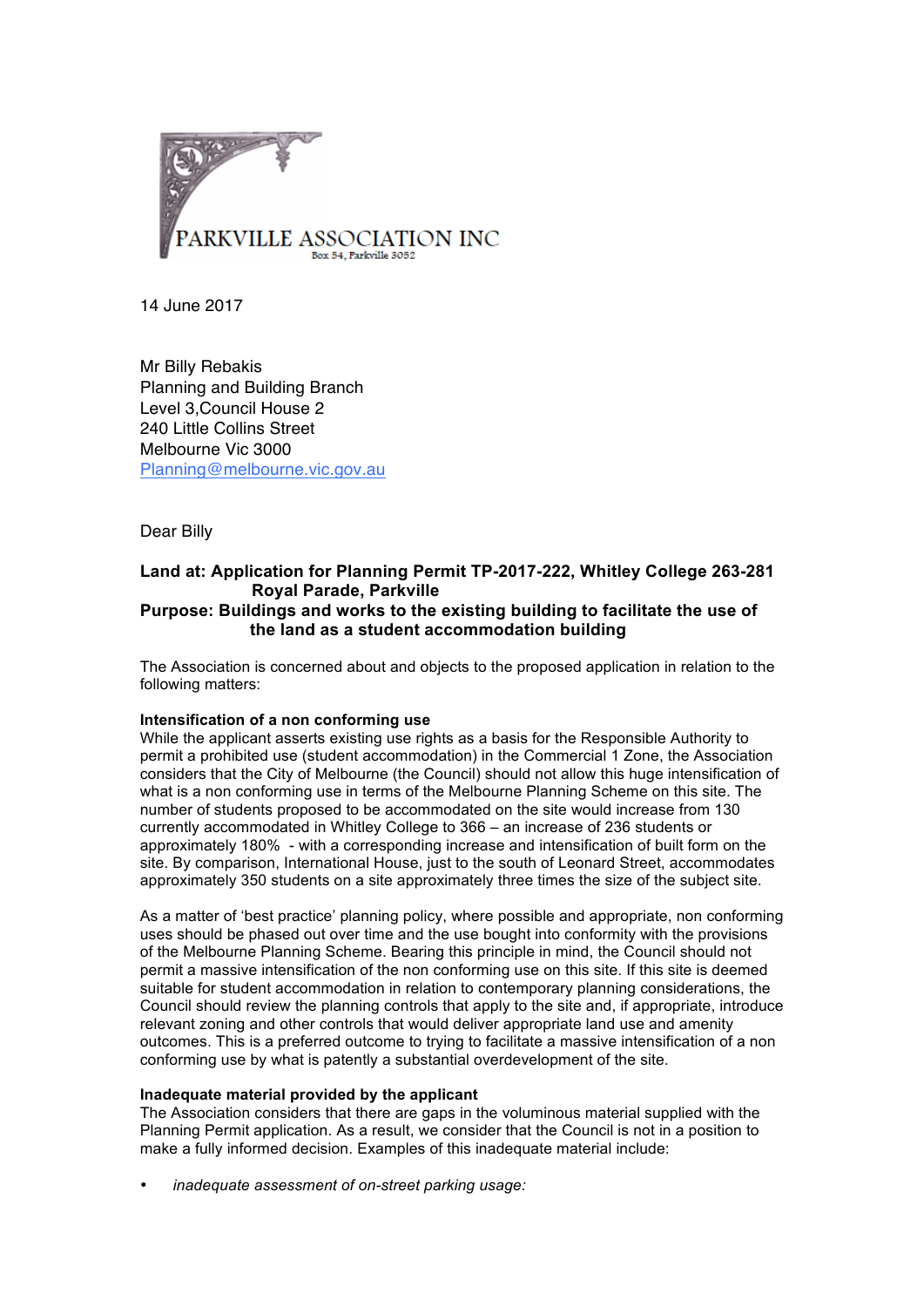As part of the justification for zero parking provision, the Traffix traffic assessment included a parking survey undertaken on nearby streets in early December 2016 when the nearby Universities are in non-teaching periods and most resident students at Whitley would not have been in residence and non-residential students would not have been attending on campus. So, naturally, there would be a lower than normal on street parking utilization apparent. A further survey during teaching periods for nearby educational facilities should be conducted to provide an accurate assessment of current on-street parking use.

• *inadequate site context analysis*

While the subject site is not covered by the Heritage Overlay, most of the surrounding area is covered by precinct or site-specific Heritage Overlays (see below extract from HO 5). This fact, together with the overriding heritage character and significance of Parkville, should have been documented as an important influence on building bulk and design on the site and informed the visual assessment of the proposed building from significant heritage places including Royal Park, Princes Park and Royal Parade.



In addition, the site analysis does not include any meaningful visual assessment of the likely visual impact of the proposed six level building **on views from** Royal Park, Royal Parade and Princes Park. Rather, it focuses on the advantages of having uninterrupted views from the rooms in the proposed building to these parklands and views south to the CBD.

• *Insufficient material in relation to the operation of the proposed student accommodation* One of the policy objectives of the Student Housing Policy presented in the Melbourne Planning Scheme at Clause 22.24 is 'To provide a safe, healthy, secure and well managed living environment'. The Association considers that, as a minimum, the applicant should have submitted a draft Management Plan to provide information on the matters set out in Clause 22.24-4. This would enable nearby residents to have some understanding of how this fully commercial student accommodation facility (as opposed to the church-based Whtiley College facility) is intended to be managed in order to prevent adverse impacts on adjoining and nearby residents. A particular concern of some local residents is that in the long non teaching period for universities over the summer, this facility may become a general short term tourist accommodation facility or an AirBNB facility.

# **Potential overdevelopment of the site**

The number of students to be accommodated on the site would increase from 130 currently accommodated in Whitley College to 366 – an increase of 236 students or approximately 180%.

As a result, a large, bulky building which exceeds the specified maximum controls in relation to parameters including building height and setbacks is required to accommodate this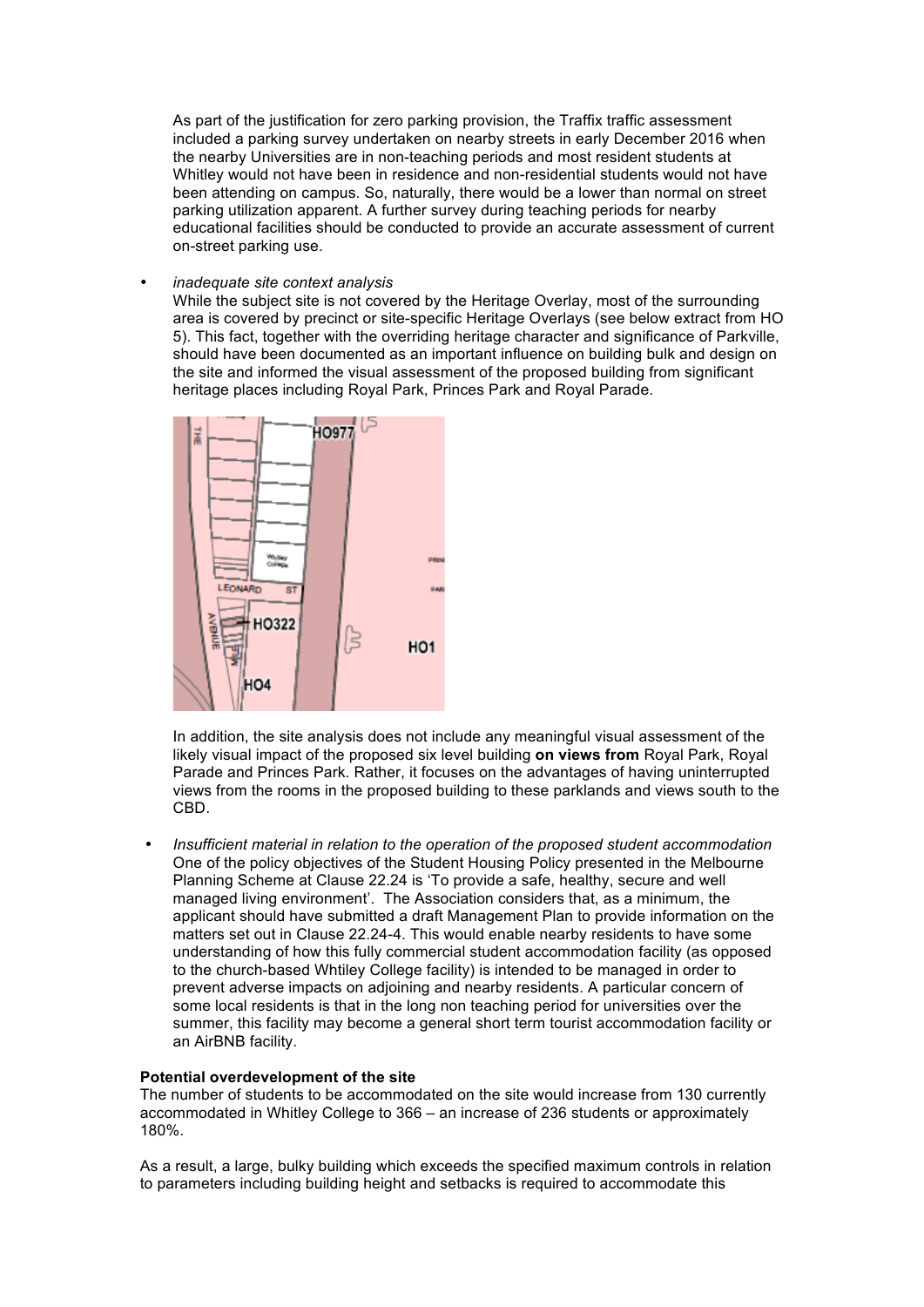increase in student residents. Essentially, this proposal is an 'ambit claim' to try and maximize the size of the proposed development above and beyond what the site and its context can reasonably accommodate without substantial detrimental effects.

For the reasons set out below, the Association considers that the proposed new building on the Mile Lane frontage is inconsistent with several of the design objectives set out in DDO 36, namely:

- § To reflect the existing built form and open space pattern of North Parkville.
- To ensure that buildings do not dominate the landscape character of the area.
- To encourage generous setback so as to provide landscaping and a sense of spaciousness between buildings which allow for views between buildings.

The Association considers that there is no justifiable reason for allowing exceedances of the parameters set out in DDO36. There is no demonstrable material provided by the applicant on which the Responsible Authority could be satisfied that '…an increased height improves the amenity and enhances the urban character…' of this part of North Parkville.

In turn, this large and bulky built form would have a number of adverse impacts as follows:

- **actual overlooking of nearby private open space** (and/or the perception of this) of nearby residential properties fronting The Avenue both north and south of Leonard Street from the 50-60 student rooms located in the new building that would be oriented to the west;
- the **very low amenity of the proposed basement rooms** located below ground level on both Mile Lane and internal parts of the site – particularly in terms of actual daylight access into and natural ventilation of the rooms as opposed to the outdoor terraces and the general amenity of rooms at or above ground level. It appears that these rooms – particularly on the west side of the building fronting Mile Lane – would not meet the intent or requirements of Clause 22.24, namely:
	- Every room has direct access to daylight and fresh air and an external window.
	- That at least one source of light to study bedrooms be from external walls open to the sky.

The Association considers that approval of these basement rooms would set an unfortunate precedent for the provision of sub-standard accommodation and is generally inconsistent with good design guidelines for residential accommodation in Australia. This is an example of the 'ambit claim' nature of the proposal, namely, when faced with a specified 'maximum building height' just burrow down into the ground without any regard for the amenity outcomes for the occupants.

- the '**slab-like' appearance of the west elevation** of the new building to be located along Mile Lane and its visual impact from Royal Park in particular. While there are several long-established taller buildings along The Avenue and Royal Parade which predate the introduction of the maximum height controls in DDO 36, most are generally located perpendicular to these street frontages and thus present narrower elevations to views from either Royal Park, Royal Parade and Princes Park. The Association considers that a degree of built form modulation should be required that is consistent with the Design Objectives rather than a design that merely proposes not only to fill the maximum envelope but to exceed it wherever possible.
- The resultant **internal planning** of this slab-like building would see long (approximately 50m), narrow double-loaded corridors – a feature that is generally inconsistent with good residential design.
- The Association queries the choice of **type and colour of building materials** and the apparent relationship of some of these 'look at me' materials, for example, blue glazed bricks and use of very light white or off white colours to the heritage character of the local area. The Association suggests some more recessive building materials in texture and colour would be more appropriate in the local context.